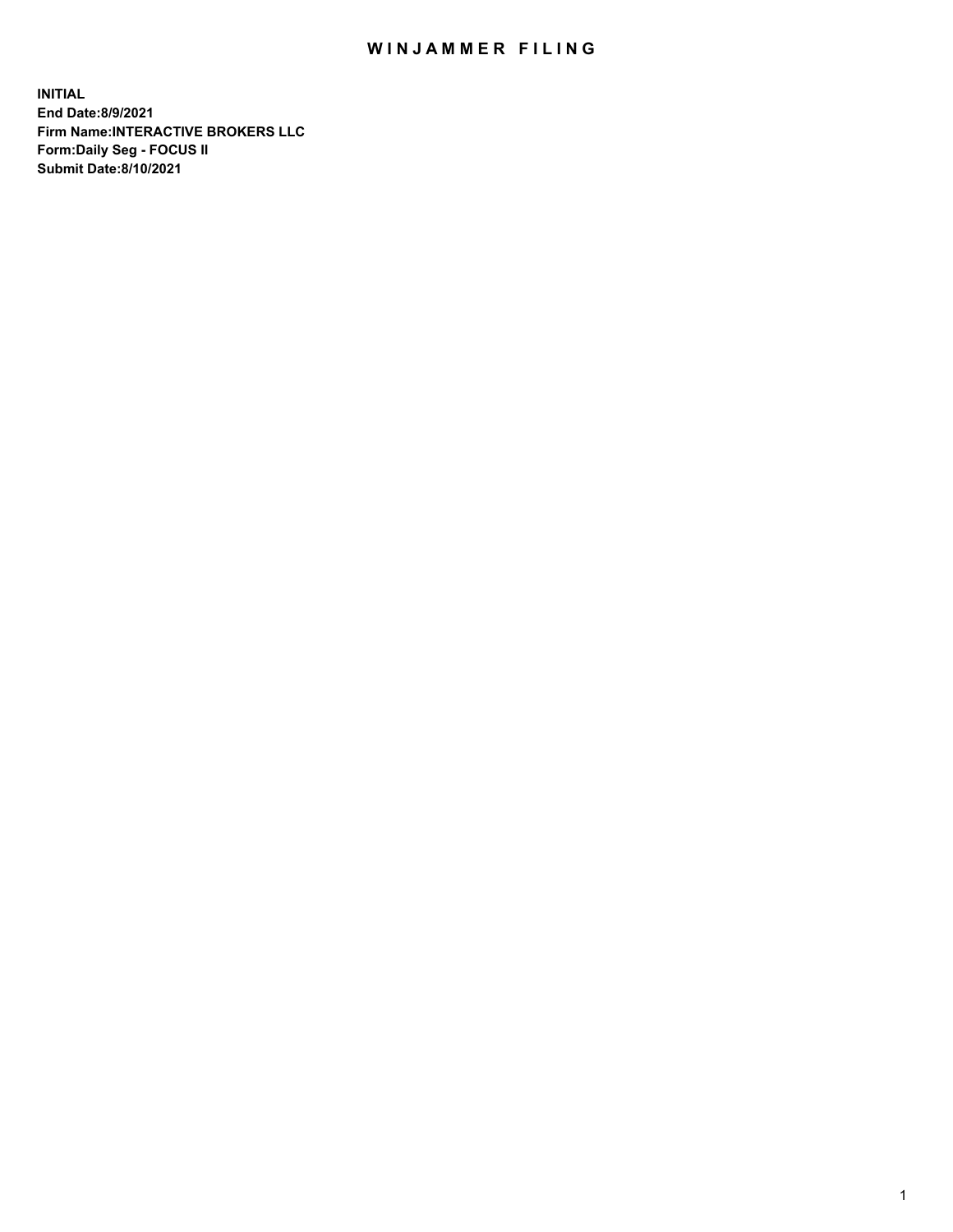**INITIAL End Date:8/9/2021 Firm Name:INTERACTIVE BROKERS LLC Form:Daily Seg - FOCUS II Submit Date:8/10/2021 Daily Segregation - Cover Page**

| Name of Company                                                                                                                                                                                                                                                                                                                | <b>INTERACTIVE BROKERS LLC</b>                                                                  |
|--------------------------------------------------------------------------------------------------------------------------------------------------------------------------------------------------------------------------------------------------------------------------------------------------------------------------------|-------------------------------------------------------------------------------------------------|
| <b>Contact Name</b>                                                                                                                                                                                                                                                                                                            | James Menicucci                                                                                 |
| <b>Contact Phone Number</b>                                                                                                                                                                                                                                                                                                    | 203-618-8085                                                                                    |
| <b>Contact Email Address</b>                                                                                                                                                                                                                                                                                                   | jmenicucci@interactivebrokers.c<br>$om$                                                         |
| FCM's Customer Segregated Funds Residual Interest Target (choose one):<br>a. Minimum dollar amount: ; or<br>b. Minimum percentage of customer segregated funds required:% ; or<br>c. Dollar amount range between: and; or<br>d. Percentage range of customer segregated funds required between:% and%.                         | $\overline{\mathbf{0}}$<br>$\overline{\mathbf{0}}$<br>155,000,000 245,000,000<br>0 <sub>0</sub> |
| FCM's Customer Secured Amount Funds Residual Interest Target (choose one):<br>a. Minimum dollar amount: ; or<br>b. Minimum percentage of customer secured funds required:%; or<br>c. Dollar amount range between: and; or<br>d. Percentage range of customer secured funds required between:% and%.                            | $\overline{\mathbf{0}}$<br>$\overline{\mathbf{0}}$<br>80,000,000 120,000,000<br>0 <sub>0</sub>  |
| FCM's Cleared Swaps Customer Collateral Residual Interest Target (choose one):<br>a. Minimum dollar amount: ; or<br>b. Minimum percentage of cleared swaps customer collateral required:% ; or<br>c. Dollar amount range between: and; or<br>d. Percentage range of cleared swaps customer collateral required between:% and%. | $\overline{\mathbf{0}}$<br><u>0</u><br>0 <sub>0</sub><br>0 <sub>0</sub>                         |

Attach supporting documents CH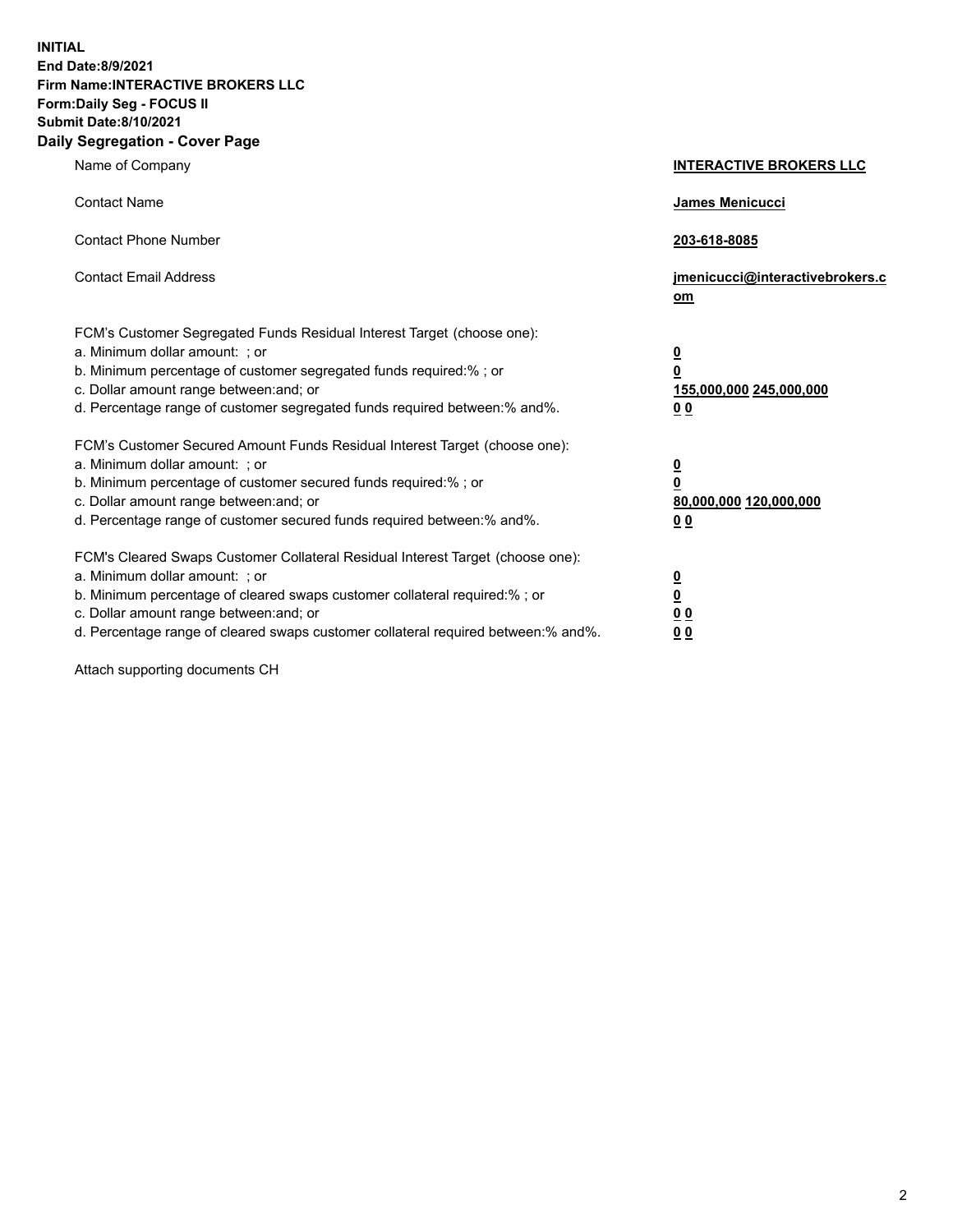## **INITIAL End Date:8/9/2021 Firm Name:INTERACTIVE BROKERS LLC Form:Daily Seg - FOCUS II Submit Date:8/10/2021 Daily Segregation - Secured Amounts**

|                | Daily Segregation - Secured Amounts                                                                        |                                         |
|----------------|------------------------------------------------------------------------------------------------------------|-----------------------------------------|
|                | Foreign Futures and Foreign Options Secured Amounts                                                        |                                         |
|                | Amount required to be set aside pursuant to law, rule or regulation of a foreign                           | $0$ [7305]                              |
|                | government or a rule of a self-regulatory organization authorized thereunder                               |                                         |
| $\mathbf{1}$ . | Net ledger balance - Foreign Futures and Foreign Option Trading - All Customers                            |                                         |
|                | A. Cash                                                                                                    | 499,121,322 [7315]                      |
|                | B. Securities (at market)                                                                                  | $0$ [7317]                              |
| 2.             | Net unrealized profit (loss) in open futures contracts traded on a foreign board of trade                  | 5,312,539 [7325]                        |
| 3.             | Exchange traded options                                                                                    |                                         |
|                | a. Market value of open option contracts purchased on a foreign board of trade                             | 102,488 [7335]                          |
|                | b. Market value of open contracts granted (sold) on a foreign board of trade                               | $-6,246$ [7337]                         |
| 4.             | Net equity (deficit) (add lines 1. 2. and 3.)                                                              | 504,530,103 [7345]                      |
| 5.             | Account liquidating to a deficit and account with a debit balances - gross amount                          | 8,798 [7351]                            |
|                | Less: amount offset by customer owned securities                                                           | 0 [7352] 8,798 [7354]                   |
| 6.             | Amount required to be set aside as the secured amount - Net Liquidating Equity                             | 504,538,901 [7355]                      |
|                | Method (add lines 4 and 5)                                                                                 |                                         |
| 7.             | Greater of amount required to be set aside pursuant to foreign jurisdiction (above) or line<br>6.          | 504,538,901 [7360]                      |
|                | FUNDS DEPOSITED IN SEPARATE REGULATION 30.7 ACCOUNTS                                                       |                                         |
| 1.             | Cash in banks                                                                                              |                                         |
|                | A. Banks located in the United States                                                                      | 57,682,598 [7500]                       |
|                | B. Other banks qualified under Regulation 30.7                                                             | 0 [7520] 57,682,598 [7530]              |
| 2.             | Securities                                                                                                 |                                         |
|                | A. In safekeeping with banks located in the United States                                                  | 349,991,000 [7540]                      |
|                | B. In safekeeping with other banks qualified under Regulation 30.7                                         | 0 [7560] 349,991,000 [7570]             |
| 3.             | Equities with registered futures commission merchants                                                      |                                         |
|                | A. Cash                                                                                                    | $0$ [7580]                              |
|                | <b>B.</b> Securities                                                                                       | $0$ [7590]                              |
|                | C. Unrealized gain (loss) on open futures contracts                                                        | $0$ [7600]                              |
|                | D. Value of long option contracts                                                                          | $0$ [7610]                              |
|                | E. Value of short option contracts                                                                         | 0 [7615] 0 [7620]                       |
| 4.             | Amounts held by clearing organizations of foreign boards of trade                                          |                                         |
|                | A. Cash                                                                                                    | $0$ [7640]                              |
|                | <b>B.</b> Securities                                                                                       | $0$ [7650]                              |
|                | C. Amount due to (from) clearing organization - daily variation                                            | $0$ [7660]                              |
|                | D. Value of long option contracts                                                                          | $0$ [7670]                              |
|                | E. Value of short option contracts                                                                         | 0 [7675] 0 [7680]                       |
| 5.             | Amounts held by members of foreign boards of trade                                                         |                                         |
|                | A. Cash                                                                                                    | 206,268,970 [7700]                      |
|                | <b>B.</b> Securities                                                                                       | $0$ [7710]                              |
|                | C. Unrealized gain (loss) on open futures contracts                                                        | 11,909,000 [7720]                       |
|                | D. Value of long option contracts                                                                          | 102,488 [7730]                          |
|                | E. Value of short option contracts                                                                         | <u>-6,246</u> [7735] 218,274,212 [7740] |
| 6.             | Amounts with other depositories designated by a foreign board of trade                                     | 0 [7760]                                |
| 7.             | Segregated funds on hand                                                                                   | $0$ [7765]                              |
| 8.             | Total funds in separate section 30.7 accounts                                                              | 625,947,810 [7770]                      |
| 9.             | Excess (deficiency) Set Aside for Secured Amount (subtract line 7 Secured Statement<br>Page 1 from Line 8) | 121,408,909 [7380]                      |
| 10.            | Management Target Amount for Excess funds in separate section 30.7 accounts                                | 80,000,000 [7780]                       |
| 11.            | Excess (deficiency) funds in separate 30.7 accounts over (under) Management Target                         | 41,408,909 [7785]                       |
|                |                                                                                                            |                                         |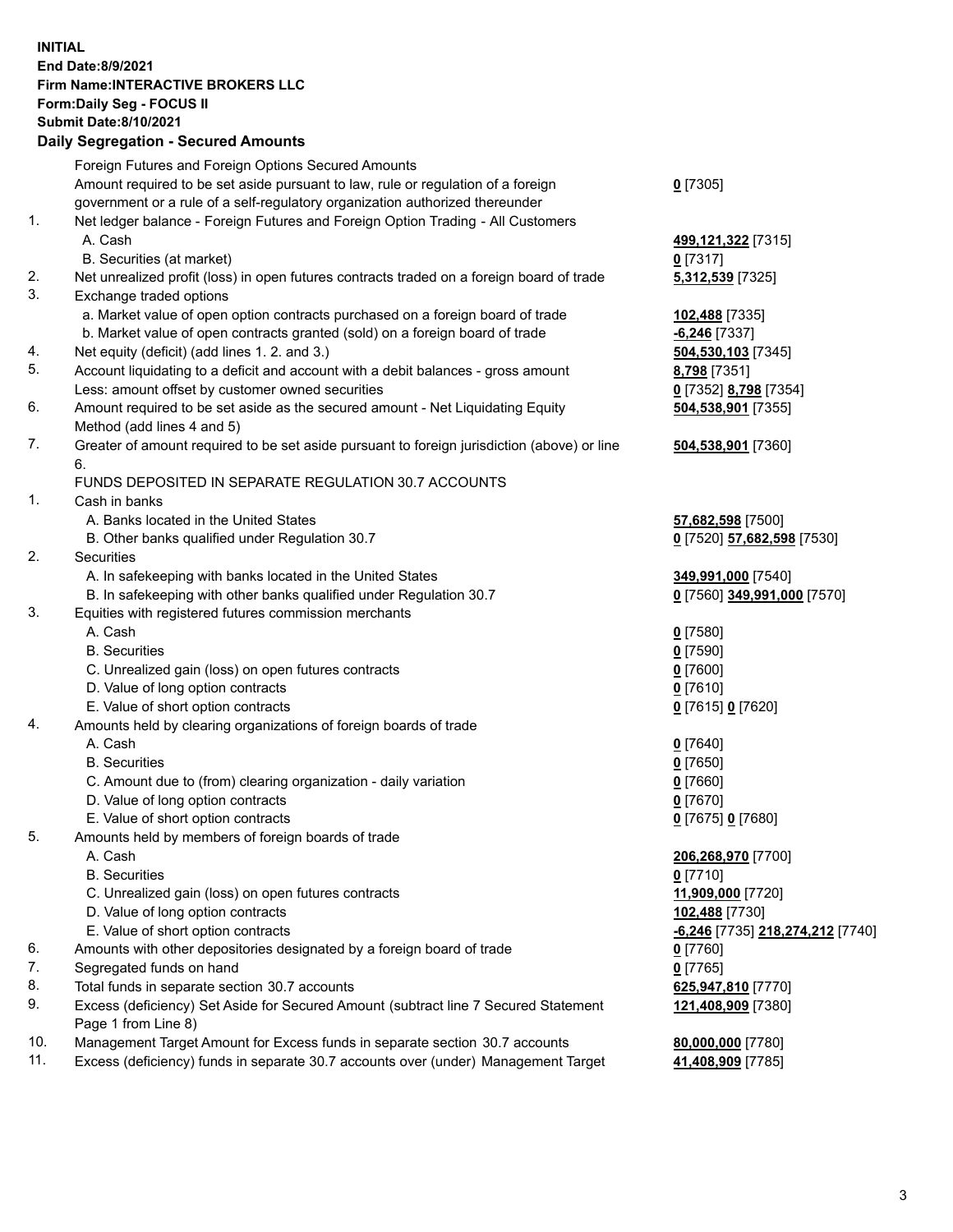**INITIAL End Date:8/9/2021 Firm Name:INTERACTIVE BROKERS LLC Form:Daily Seg - FOCUS II Submit Date:8/10/2021 Daily Segregation - Segregation Statement** SEGREGATION REQUIREMENTS(Section 4d(2) of the CEAct) 1. Net ledger balance A. Cash **6,790,676,804** [7010] B. Securities (at market) **0** [7020] 2. Net unrealized profit (loss) in open futures contracts traded on a contract market **8,819,050** [7030] 3. Exchange traded options A. Add market value of open option contracts purchased on a contract market **298,997,578** [7032] B. Deduct market value of open option contracts granted (sold) on a contract market **-244,018,324** [7033] 4. Net equity (deficit) (add lines 1, 2 and 3) **6,854,475,108** [7040] 5. Accounts liquidating to a deficit and accounts with debit balances - gross amount **1,233,249** [7045] Less: amount offset by customer securities **0** [7047] **1,233,249** [7050] 6. Amount required to be segregated (add lines 4 and 5) **6,855,708,357** [7060] FUNDS IN SEGREGATED ACCOUNTS 7. Deposited in segregated funds bank accounts A. Cash **1,445,900,364** [7070] B. Securities representing investments of customers' funds (at market) **3,247,344,825** [7080] C. Securities held for particular customers or option customers in lieu of cash (at market) **0** [7090] 8. Margins on deposit with derivatives clearing organizations of contract markets A. Cash **1,991,257,516** [7100] B. Securities representing investments of customers' funds (at market) **323,703,377** [7110] C. Securities held for particular customers or option customers in lieu of cash (at market) **0** [7120] 9. Net settlement from (to) derivatives clearing organizations of contract markets **-3,654,161** [7130] 10. Exchange traded options A. Value of open long option contracts **299,121,365** [7132] B. Value of open short option contracts **-244,251,285** [7133] 11. Net equities with other FCMs A. Net liquidating equity **0** [7140] B. Securities representing investments of customers' funds (at market) **0** [7160] C. Securities held for particular customers or option customers in lieu of cash (at market) **0** [7170] 12. Segregated funds on hand **0** [7150] 13. Total amount in segregation (add lines 7 through 12) **7,059,422,001** [7180] 14. Excess (deficiency) funds in segregation (subtract line 6 from line 13) **203,713,644** [7190] 15. Management Target Amount for Excess funds in segregation **155,000,000** [7194] 16. Excess (deficiency) funds in segregation over (under) Management Target Amount **48,713,644** [7198]

Excess